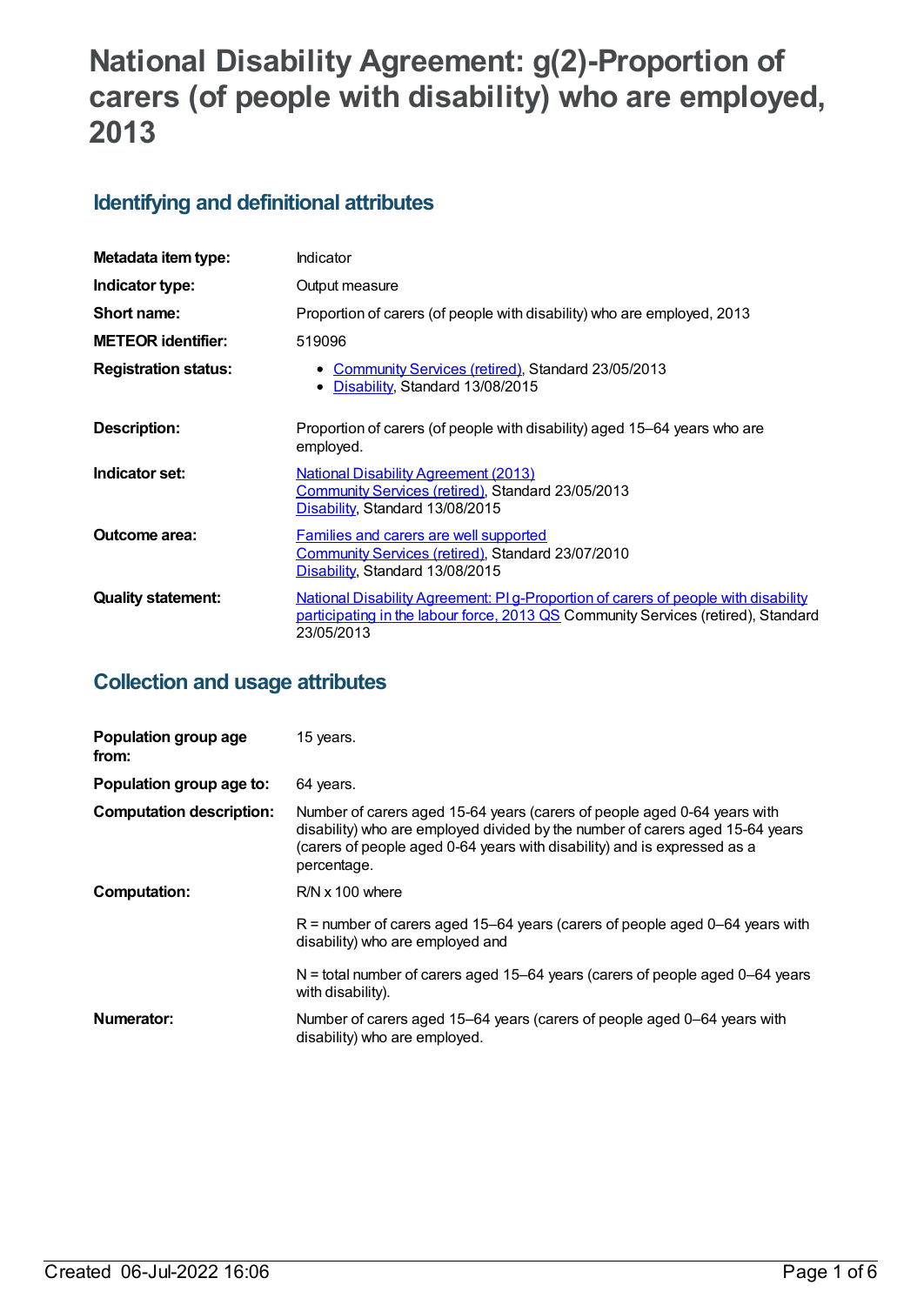#### **Data Element**

Cared accommodation identifier

**Data Source**

ABS Survey of [Disability,](https://meteor.aihw.gov.au/content/445288) Ageing and Carers (SDAC), 2009

**Data Element / Data Set**

#### **Data Element**

Carer status (2003 definition)

**Data Source**

ABS Survey of [Disability,](https://meteor.aihw.gov.au/content/445288) Ageing and Carers (SDAC), 2009

**Data Element / Data Set**

**Data Element**

Carer status (2009 definition)

**Data Source**

ABS Survey of [Disability,](https://meteor.aihw.gov.au/content/445288) Ageing and Carers (SDAC), 2009

### **Data Element / Data Set**

Person-labour force status, code N

**Data Source**

ABS Survey of [Disability,](https://meteor.aihw.gov.au/content/445288) Ageing and Carers (SDAC), 2009

### **Data Element / Data Set**

[Person—age,](https://meteor.aihw.gov.au/content/303794) total years N[NN]

**Data Source**

ABS Survey of [Disability,](https://meteor.aihw.gov.au/content/445288) Ageing and Carers (SDAC), 2009

**Denominator:** Total number of carers aged 15–64 years (carers of people aged 0–64 years with disability).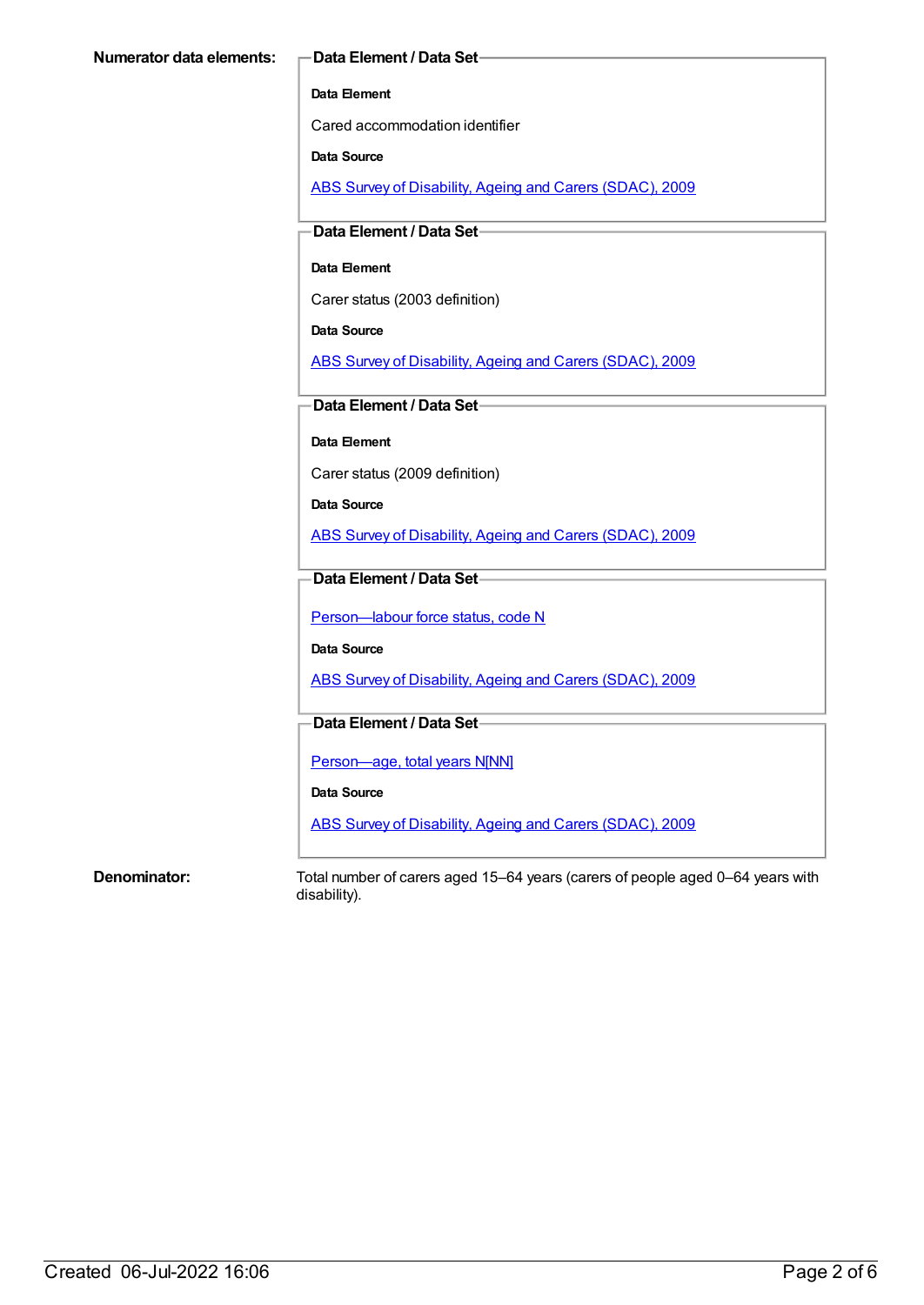#### **Denominator data elements:**

#### **Data Element / Data Set**

#### **Data Element**

Cared accommodation identifier

#### **Data Source**

ABS Survey of [Disability,](https://meteor.aihw.gov.au/content/445288) Ageing and Carers (SDAC), 2009

#### **Data Element / Data Set**

#### **Data Element**

Carer status (2003 definition)

**Data Source**

ABS Survey of [Disability,](https://meteor.aihw.gov.au/content/445288) Ageing and Carers (SDAC), 2009

### **Data Element / Data Set**

**Data Element**

Carer status (2009 definition)

**Data Source**

ABS Survey of [Disability,](https://meteor.aihw.gov.au/content/445288) Ageing and Carers (SDAC), 2009

#### **Data Element / Data Set**

[Person—age,](https://meteor.aihw.gov.au/content/303794) total years N[NN]

**Data Source**

ABS Survey of [Disability,](https://meteor.aihw.gov.au/content/445288) Ageing and Carers (SDAC), 2009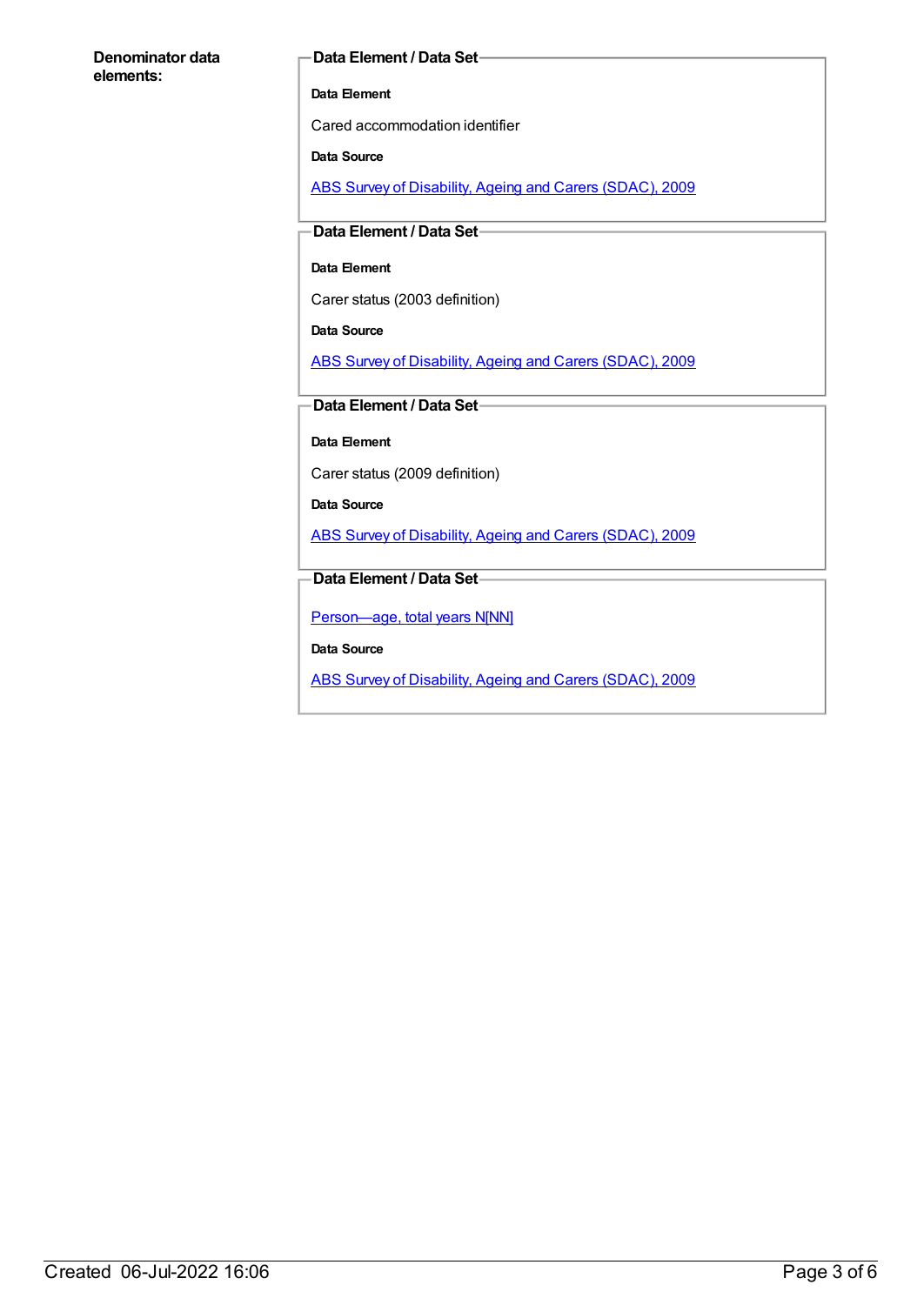**Disaggregation:** For each of the following carer status groups:

- Primary carer (2009 definition for reporting)
- Primary carer (2003 definition for time series)
- All carers
- Non-carers

2009 data will be presented by State/Territory, by:

- Carer sex by carer age group (15-44, 45-64, total 15-64 years)
- Carer remoteness area (major cities, other, total)

2009 data will be presented Nationally, by:

- Carer remoteness area (major cities, inner regional, outer regional, remote, total)
- Carer country of birth (Australia, other, total)

#### For Primary carers:

2009 data (using 2009 definition for reporting) will be presented by State/Territory by:

• Main recipient of care age group (0-14, 15-44, 45-64, total 0-64 years)

For each of the following carer status groups:

- Primary carer
- All carers
- Non-carers

2003 data will be presented by State/Territory, by:

- Carer sex by carer age group (15-44, 45-64, total 15-64 years)
- Carer remoteness area (major cities, other, total)

| <b>Disaggregation data</b><br>elements: | Data Element / Data Set-                                 |
|-----------------------------------------|----------------------------------------------------------|
|                                         | Data Element                                             |
|                                         | Carer status (2003 definition)                           |
|                                         | Data Source                                              |
|                                         | ABS Survey of Disability, Ageing and Carers (SDAC), 2009 |
|                                         | Data Element / Data Set-                                 |
|                                         | Data Element                                             |
|                                         | Carer status (2009 definition)                           |
|                                         | Data Source                                              |
|                                         | ABS Survey of Disability, Ageing and Carers (SDAC), 2009 |
|                                         | Data Element / Data Set-                                 |
|                                         | Data Element                                             |
|                                         | Main recipient of care - age group                       |
|                                         | Data Source                                              |
|                                         | ABS Survey of Disability, Ageing and Carers (SDAC), 2009 |
|                                         | Data Element / Data Set-                                 |
|                                         | Person-Australian state/territory identifier, code N     |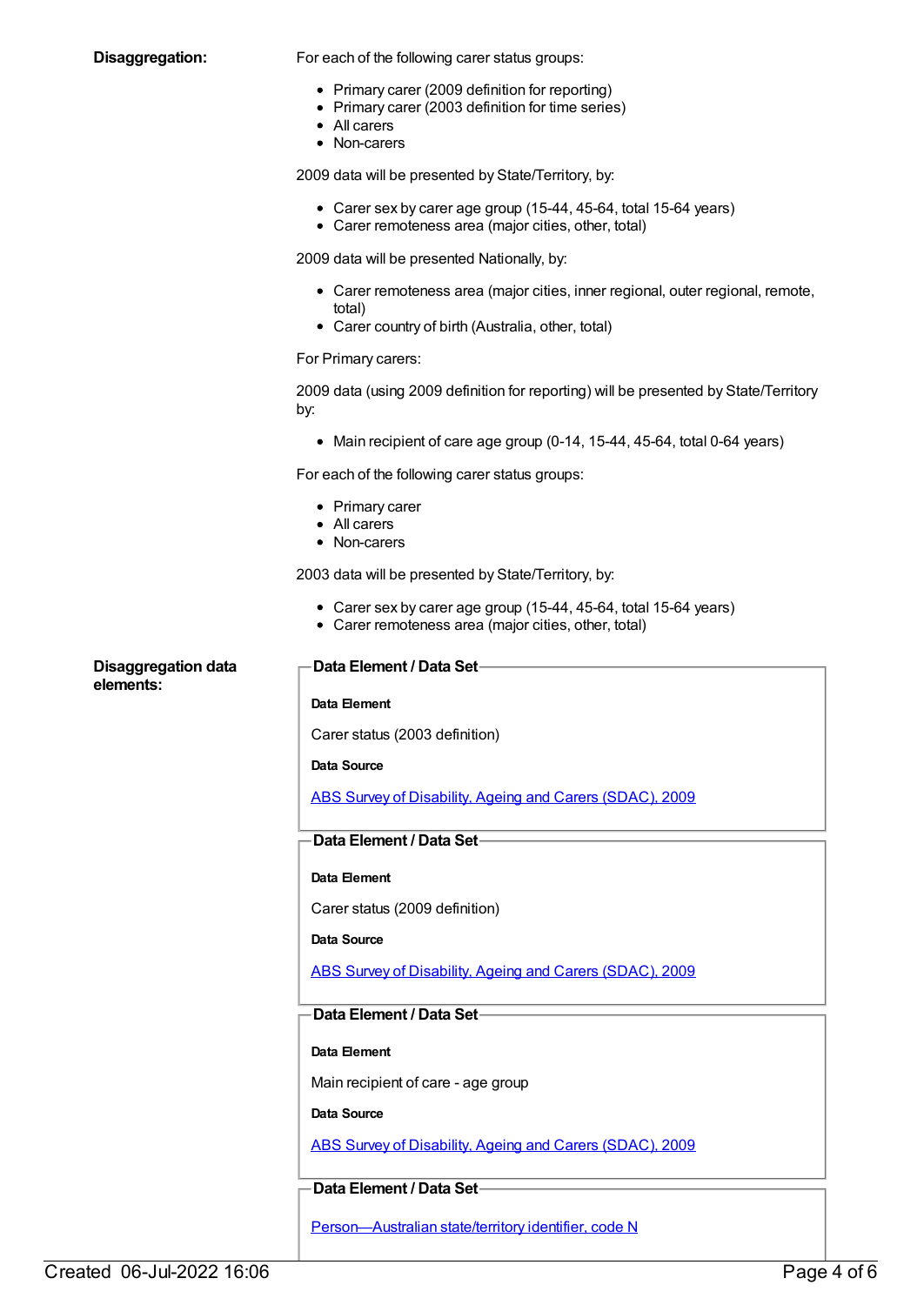|           | Data Source                                                                   |
|-----------|-------------------------------------------------------------------------------|
|           | ABS Survey of Disability, Ageing and Carers (SDAC), 2009                      |
|           | Data Element / Data Set-                                                      |
|           | Person-sex, code N                                                            |
|           | Data Source                                                                   |
|           | ABS Survey of Disability, Ageing and Carers (SDAC), 2009                      |
|           | Data Element / Data Set-                                                      |
|           | Person-age, total years N[NN]                                                 |
|           | <b>Data Source</b>                                                            |
|           | ABS Survey of Disability, Ageing and Carers (SDAC), 2009                      |
|           | Data Element / Data Set-                                                      |
|           | Person-country of birth, code (SACC 2008) NNNN                                |
|           | <b>Data Source</b>                                                            |
|           | ABS Survey of Disability, Ageing and Carers (SDAC), 2009                      |
|           | Data Element / Data Set-                                                      |
|           | Person-geographic remoteness, classification (ASGC-RA) N                      |
|           | Data Source                                                                   |
|           | ABS Survey of Disability, Ageing and Carers (SDAC), 2009                      |
| Comments: | ABS Survey of Disability, Ageing and Carers (SDAC) 2003 used for time series. |
|           | Data disaggregation will depend on reliability of estimates.                  |

## **Representational attributes**

| <b>Representation class:</b> | Percentage |
|------------------------------|------------|
| Data type:                   | Real       |
| Unit of measure:             | Person     |
| Format:                      | N[NN.N]    |

## **Indicator conceptual framework**

| <b>Framework and</b> | Employment and labour force participation |
|----------------------|-------------------------------------------|
| dimensions:          |                                           |

## **Data source attributes**

| Data sources: | Data Source                                              |
|---------------|----------------------------------------------------------|
|               | ABS Survey of Disability, Ageing and Carers (SDAC), 2009 |
|               | Frequency                                                |
|               | Data custodian                                           |
|               | Australian Bureau of Statistics                          |